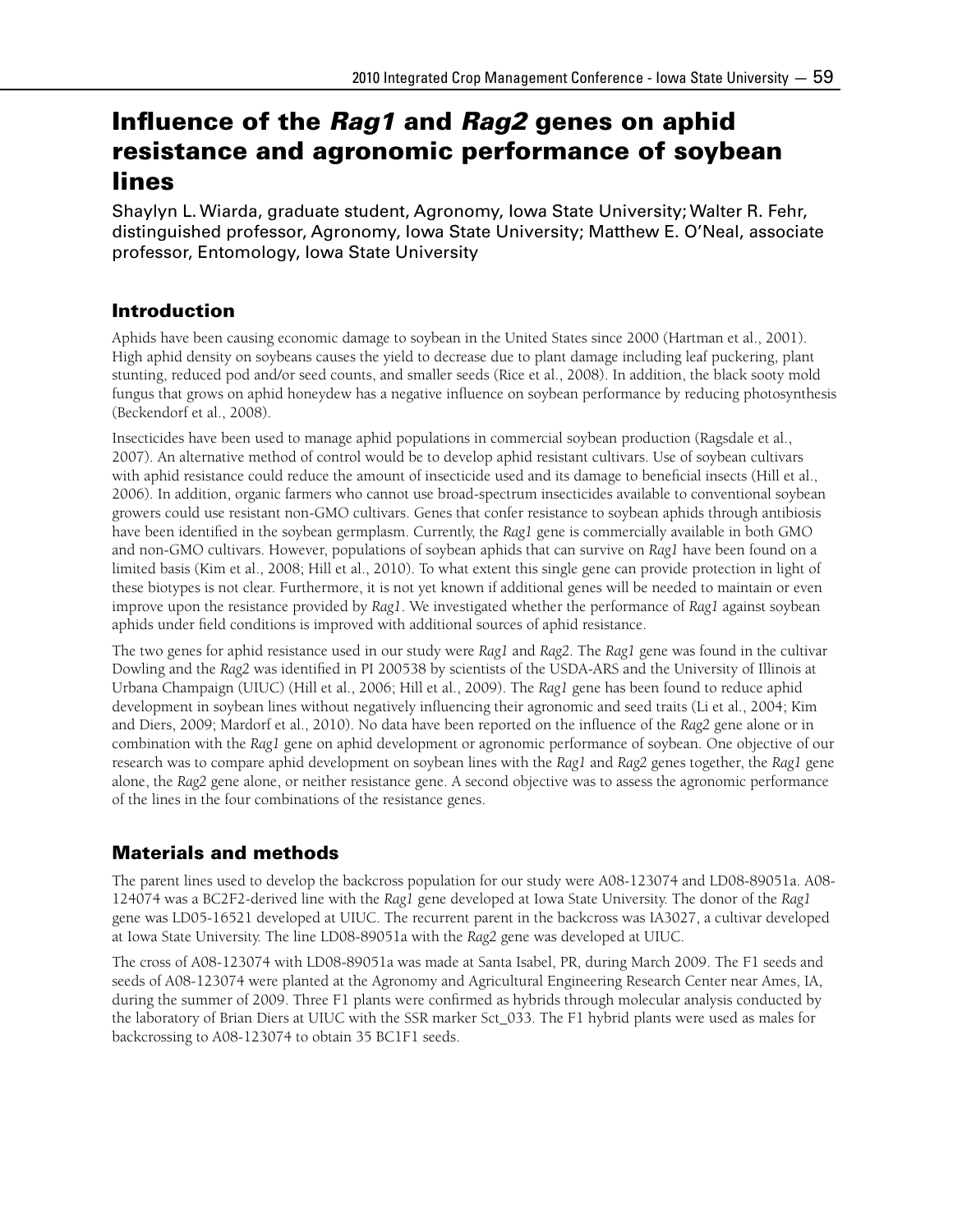The BC1F1 seeds were planted at Santa Isabel, PR, in October 2009. Nine BC1F1 plants were found to be heterozygous for both *Rag1* and *Rag2* through molecular analysis conducted by the laboratory of Brian Diers at UIUC. The SSR marker Satt 540 was used to select for *Rag1* and Sct\_033 was used to select for *Rag2*. The double heterozygous plants were harvested individually to obtain BC1F2 seed.

The BC1F2 seeds from the nine BC1F1 individuals were planted as families at Santa Isabel, PR, in January 2010 (Table 1). IA3027RA1, an Iowa State cultivar with the *Rag1* gene, and LD08-89051a were planted as checks. The plants were genotyped at Iowa State Univ. for *Rag1* with the TaqMan assay for ss107913360 developed at UIUC (Kim et al., 2009). The TaqMan assay for *Rag2* was KS9-3 also developed at UIUC (Kim et al., 2010). The genotypic combinations selected were *Rag1Rag1*/*Rag2Rag2*, *Rag1Rag1*/*Rag2Rag2*, *Rag1Rag1*/*Rag2Rag2*, and *Rag1Rag1*/*Rag2Rag2* (Table 1). The selected plants were harvested individually. The BC1F2:3 seeds were used for two experiments.

|               | Genotype*    |              |              |       |
|---------------|--------------|--------------|--------------|-------|
| AX # (Family) | <b>R1/R2</b> | <b>R1/S2</b> | <b>S1/R2</b> | S1/S2 |
| AX22055-D1-5  | 5            | 6            | 11           | 5     |
| AX22055-D1-11 |              | 8            | 11           | 12    |
| AX22055-D2-18 | 6            |              | 5            | 10    |
| AX22055-D2-19 |              |              |              | g     |
| AX22055-D1-19 | 13           | 10           | 5            | 5     |
| AX22055-D2-1  | 11           | 6            | 16           |       |
| AX22055-D2-2  | 8            | 9            | 4            | 9     |
| AX22055-D2-12 | 5            | 3            | 5            |       |
| AX22055-D2-16 | 14           |              | 3            |       |
| Total         | 78           | 60           | 62           | 60    |

**Table 1.** Number of lines of each genotype from nine BC1F1 families.

\*Genotype notation is as follows: R1=*Rag1* present; R2=*Rag2* present; S1=absence of *Rag1*; S2= absence of *Rag2*.

## *Experiment 1*

The purpose of experiment 1 was to compare the agronomic performance of lines from the four genotypic classes. The experiment consisted of the 260 BC1F2:3 lines of the four classes obtained in Puerto Rico (Table 1) and the parents A08-123074 and LD08-89051a.

The experiment was planted as a randomized complete-block design with one replication at each of three locations in fields of the Agronomy and Agricultural Engineering Research Center near Ames. The entries were planted in a one-row plot 0.76 m long with a 1.02 m spacing between rows and a 1.07 m alley. The seeding rate was 20 seeds for each plot.

The plots at the three locations were rated for aphid infestation three times during the summer on 26 July, 5 August, and 13 August. The rating was based on the aphid scores ranging from 1 to 10 as defined by Mardorf et al. (2010).

The maturity and height of each plot was recorded before harvest. The plots were harvested individually with a stationary plot thresher. Each plot is being evaluated for seed yield, protein concentration, oil concentration, and seed size.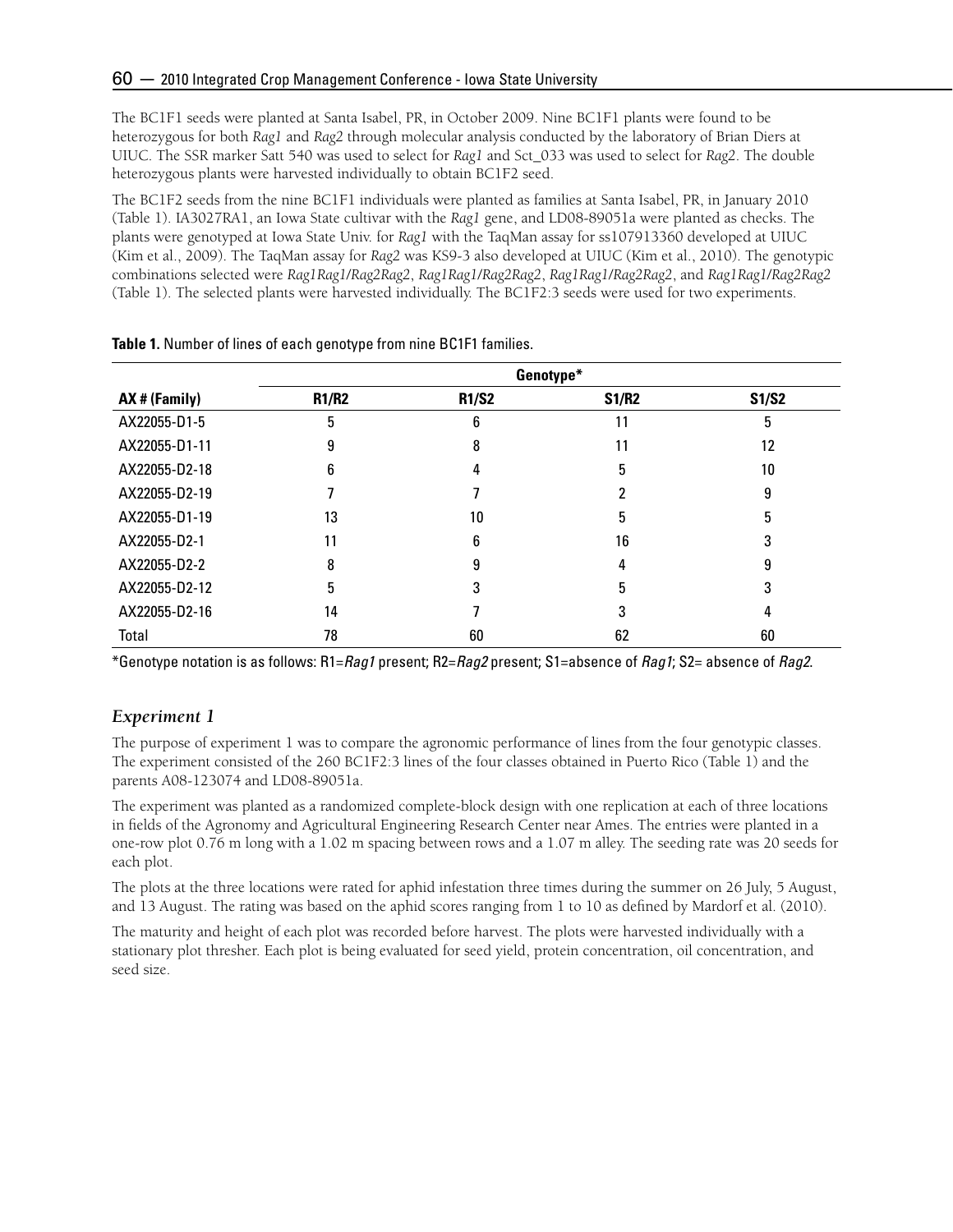| <b>Score</b>   | Aphid population and plant description                                                                                                                           |
|----------------|------------------------------------------------------------------------------------------------------------------------------------------------------------------|
| $\mathbf{1}$   | No aphids, plants were normal and healthy.                                                                                                                       |
| $\overline{2}$ | Less than 10 aphids per plant, no colony formation.                                                                                                              |
| 3              | 11-100 aphids per plant, plants appeared normal and healthy.                                                                                                     |
| 4              | 101-249 aphids per plant, plants appeared normal and healthy.                                                                                                    |
| 5              | 250-300 aphids per plant, plants appeared normal and healthy. *                                                                                                  |
| 6              | 301-500 aphids per plant, plant appeared healthy.                                                                                                                |
| 7              | 501-800 aphids per plant, leaves slightly curly and shiny, young leaves and stems covered with aphids.                                                           |
| 8              | More than 800 aphids per plant, plant stunted, leaves curled, slightly yellow, light sooty mold and a few<br>exoskeletons.                                       |
| 9              | More than 800 aphids per plant, plant stunted, leaves severely curled, yellow, covered with sooty mold<br>and exoskeletons.                                      |
| 10             | More than 800 aphids per plant, plant severely stunted, leaves severely curled, yellow-brownish color,<br>covered with sooty mold and exoskeletons, plant dying. |

**Table 2.** Aphid scoring system used to evaluate phenotypic resistance. (Mardorf et al., 2010)

 $*$ The economic threshold is 273  $\pm$  38 aphids per plant, often abbreviated to 250 aphids per plant, for susceptible cultivars (Ragsdale et al., 2007).

#### *Experiment 2*

One line for each of the four genotypic classes was prepared by bulking seed from the same BC1F2:3 lines of seven families planted on 19 May in experiment 1.

The experiment was designed to have five aphid treatment levels for each of the four genotypic classes: aphid-free, 675 aphids per plant; 25,000 cumulative aphid days (CAD); 50,000 CAD; 75,000 CAD. We summarized soybean exposure to aphids for large populations by calculating CAD as follows:

$$
\text{CAD} = \sum_{i=1}^{n} \left( \frac{x_{i'} + x_{i-1}}{2} \right) * t_{i'} \quad \text{(Hanafi et al., 1989)} \quad \text{Ex: } 56.1 + \left( \frac{215 + 12.4}{2} \right) * 5 = 210
$$

Where,

n = the number of sample dates,

x<sub>i</sub> = the number of aphids per plant on sample date i,

 $x_{i-1}$  = the number of aphids per plant on sample date i-1 or the previous sample date, and

t = the number of days since previous sample.

The treatment of 675 aphids per plant was chosen because it represented the economic injury level of 674  $\pm$  95 aphids per plant defined by Ragsdale et al. (2007). The treatments that resulted in aphid populations that exceed the EIL were abbreviated to 25K, 50K, and 75K throughout this manuscript. The 25K CAD treatment represented the highest infestation found in experiments that involved naturally occurring soybean aphid infestations, as described by Ragsdale et al. (2007). The 50K CAD and 75K CAD treatments represented the lowest infestations obtained in infested caged experiments, as described by Cantangui et al. (2009). To determine when treatment levels had been obtained, an average of the six replications was calculated for each entry.

The four genotypes and five aphid treatments were randomized as a factorial arrangement in a randomized complete-block design with six replications. The experiment was planted on 7 June, 2010 at the Agronomy and Agricultural Research Center near Ames. The rows were 0.61 m long with a 1.02 m row spacing and a 1.15 m alley.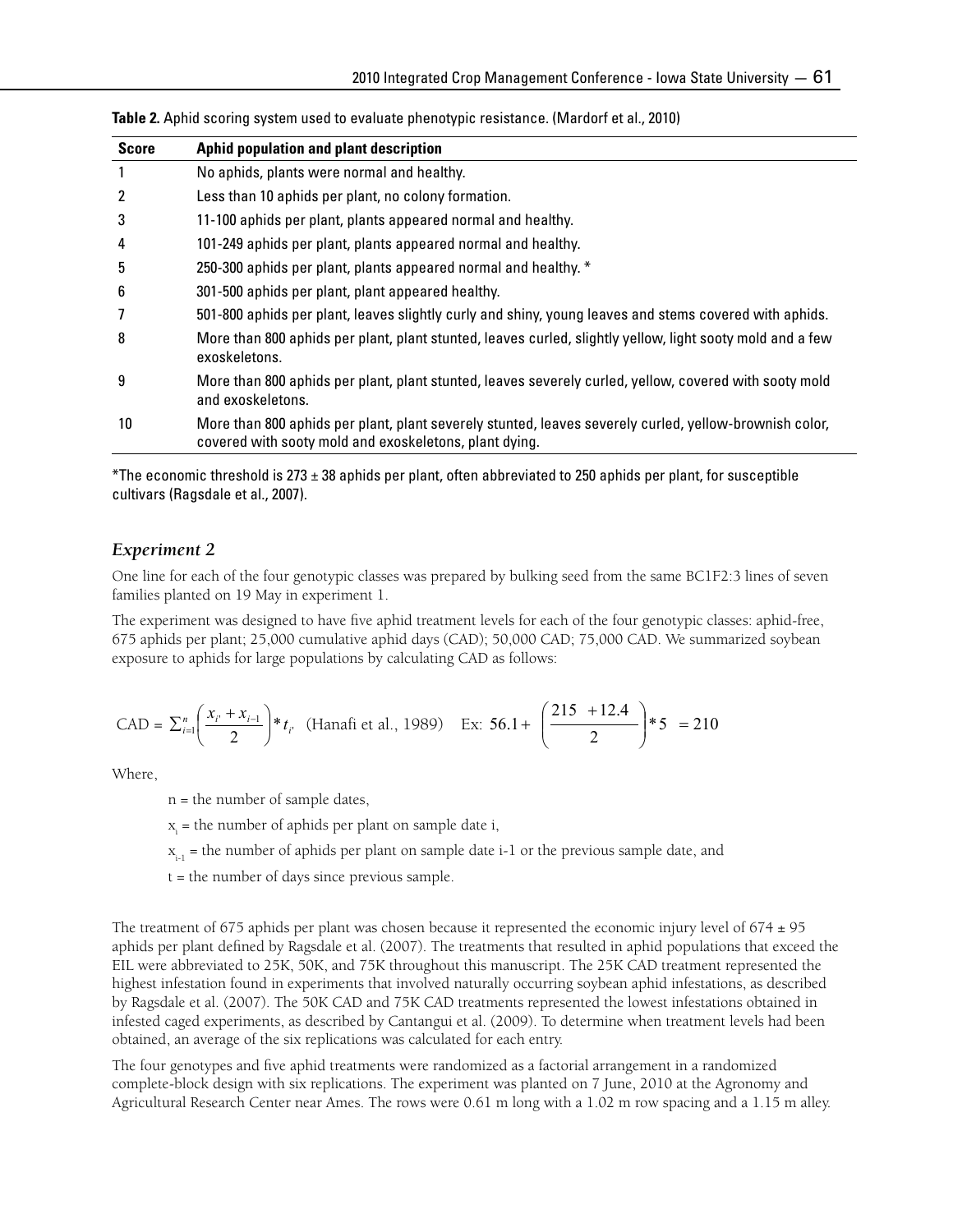There were 24 seeds planted in each plot.

Each plot was enclosed in a cage covered by netting. The cage frames were set up on 16 June, the nets were anchored in the soil on 25 June, and the nets were put over the frames to enclose the plants on 12 July. The plots were thinned to 10 plants on 18 June at stage V1 when the emergence was complete (Fehr et al., 1971).

Soybean aphids for this experiment were obtained from a laboratory colony at Iowa State University. The Iowa State colony was established from field-collected aphids found in soybean production fields in Jasper and Story counties in 2008. Additional field-collected aphids were added in 2009 from Story County. Aphids were maintained in a growth chamber under a 14/10 day-night cycle on Prairie Brand 2636NRR, an aphid susceptible cultivar. For aphid rearing in the field for our experiment, six 6.9 m rows of the susceptible cultivar IA3027 were planted on 26 May. Lab colony aphids were transferred to an outdoor aphid rearing enclosures in early June. Rearing enclosures measured 4.5 m x 2.4 m x 2.4 m. A fine mesh fabric covered each enclosure. The fabric was buried under the soil line to exclude predators from entering the aphid rearing enclosures.

All treatments, except the aphid-free, were initially infested on 12 July. A leaf with approximately 50 aphids was paper clipped to the top of the youngest fully expanded leaf on five plants in each plot.

Aphids were first counted 3 days after infestation. During the following weeks, aphids were counted twice a week to determine when the genotypes had 675 aphids per plant. Once that treatment level was reached for a genotype, the plots were sprayed with Warrior II (Lambda-cyhalothrin: Dow AgroSciences, Midland, MI). Whenever an insecticide was applied, we also sprayed the aphid-free controls and all previously sprayed treatments. On 29 July when 675 aphids per plant were found on the plots of the susceptible genotype without either of the two Rag genes, the plots for the 25K, 50K, and 75K CAD treatments of the three genotypes with one or both of the Rag genes were re-infested. A leaf with approximately 100 aphids was paper clipped to the top of the youngest fully expanded leaf on five plants in each plot. Aphids were counted on the plots twice a week through the rest of the summer. By 18 August, the aphid populations had reached a plateau and started to decline on all of the plots. Therefore, all the plots were sprayed and no additional aphid counts were made.

The maturity and height of each plot was recorded before harvest. The plots were harvested individually with a stationary plot thresher. Seed from each plot is being evaluated for seed yield, protein concentration, oil concentration, and seed size.

# Results and discussion

## *Experiment 1*

The maximum natural infestation on any line in the experiment was less than a rating of 3, which is less than the economic threshold. Therefore, no results on aphid development among the four genotypes were obtained. The data from the experiment will be used to determine if the *Rag1* and *Rag2* genes alone or in combination with each other influence agronomic performance under aphid-free conditions.

## *Experiment 2*

The susceptible line without either the *Rag1* or *Rag2* genes reached 675 aphids/plant 16 days after the initial infestation. The line with *Rag1* alone and the line with *Rag2* alone reached 675 aphids per plant 24 days after the initial infestation. The line with both *Rag1* and *Rag2* never reached the 675 aphids per plant treatment level after the initial infestation; therefore, it was necessary to make a second infestation for this treatment on 29 July. It took 18 days after the second infestation to reach 675 aphids per plant for this treatment.

The susceptible line reached 25K CAD 24 days after the initial infestation. The lines with *Rag1* alone or *Rag2* alone required a second infestation to reach 25K. It took 18 days after the second infestation to reach the 25K treatment for these lines. The line with both *Rag1* and *Rag2* never reached 25K, even with the second infestation.

The susceptible line reached 50K 35 days after the initial infestation, but never reached the 75K treatment. We were unable to reach the 50K or 75K treatments on any of the aphid-resistant lines.

The results of the experiment indicated that aphid populations did persist on the three resistant lines; however, the rate of population growth was limited on all the resistant lines compared with the susceptible line. The *Rag1* gene alone or *Rag2* gene alone provided similar protection against development of the biotype of aphid used in our study.